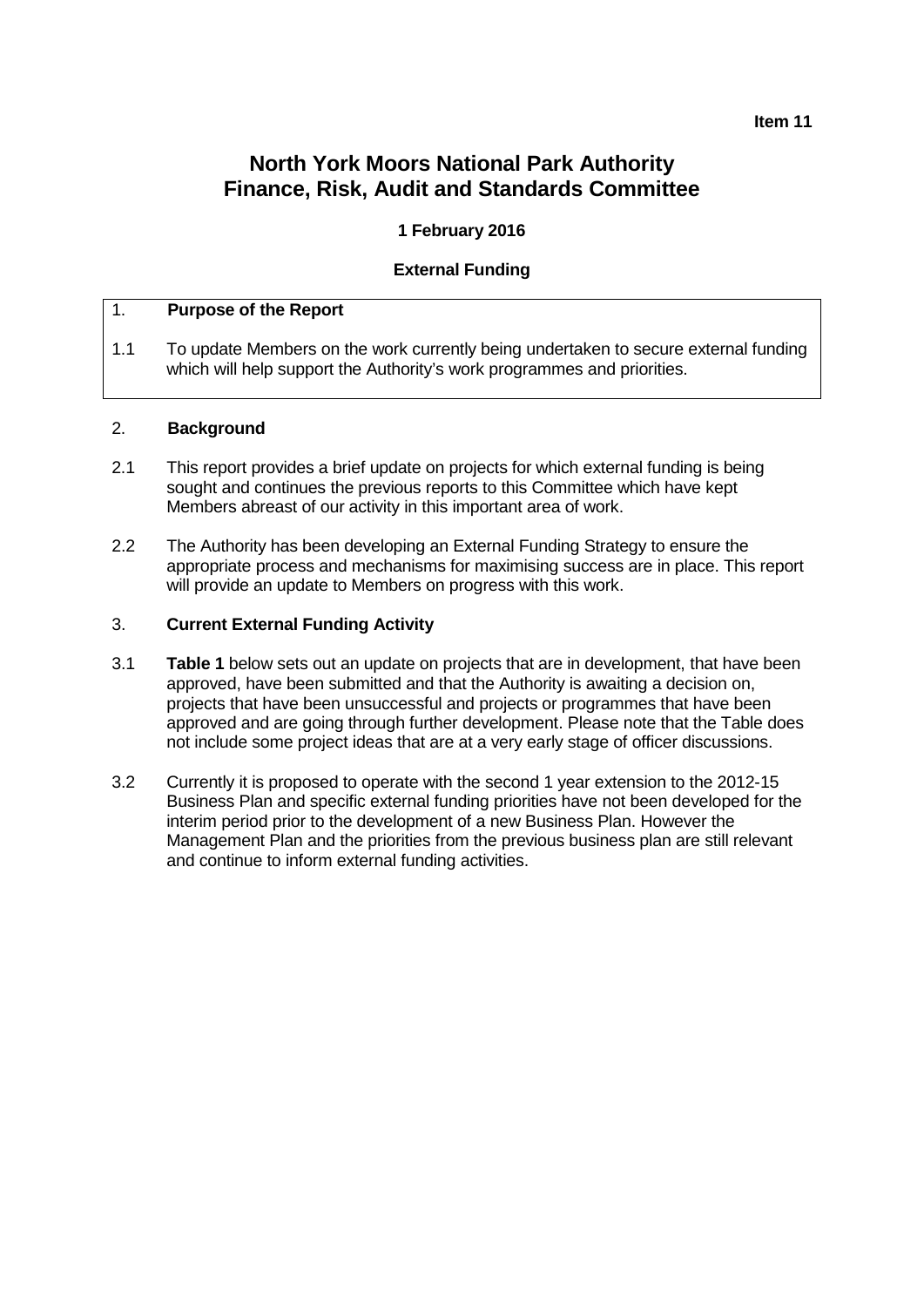**Table 1:** Externally funded projects update showing projects in development, those that have been submitted, those that have been unsuccessful, those that have been approved and those that have been approved and are going through further development.

| No. | <b>Project Title</b>           | <b>Brief Description</b>                                                                                                                                                                                                                                                                                                                                                                                                                                                                                                                                                                                                                                                                                                                                                                                                                                                                                                                                  | Funder(s)     | <b>Update</b>                                                                                                                                                                                                                                                                                                                                                                                                                                                                                                                                                                                                                                                                                                                                                                                                                                                                                                                                                                                               | Lead              | <b>Budget</b> |
|-----|--------------------------------|-----------------------------------------------------------------------------------------------------------------------------------------------------------------------------------------------------------------------------------------------------------------------------------------------------------------------------------------------------------------------------------------------------------------------------------------------------------------------------------------------------------------------------------------------------------------------------------------------------------------------------------------------------------------------------------------------------------------------------------------------------------------------------------------------------------------------------------------------------------------------------------------------------------------------------------------------------------|---------------|-------------------------------------------------------------------------------------------------------------------------------------------------------------------------------------------------------------------------------------------------------------------------------------------------------------------------------------------------------------------------------------------------------------------------------------------------------------------------------------------------------------------------------------------------------------------------------------------------------------------------------------------------------------------------------------------------------------------------------------------------------------------------------------------------------------------------------------------------------------------------------------------------------------------------------------------------------------------------------------------------------------|-------------------|---------------|
|     |                                |                                                                                                                                                                                                                                                                                                                                                                                                                                                                                                                                                                                                                                                                                                                                                                                                                                                                                                                                                           | if Identified |                                                                                                                                                                                                                                                                                                                                                                                                                                                                                                                                                                                                                                                                                                                                                                                                                                                                                                                                                                                                             | <b>Department</b> |               |
|     | <b>Projects in Development</b> |                                                                                                                                                                                                                                                                                                                                                                                                                                                                                                                                                                                                                                                                                                                                                                                                                                                                                                                                                           |               |                                                                                                                                                                                                                                                                                                                                                                                                                                                                                                                                                                                                                                                                                                                                                                                                                                                                                                                                                                                                             |                   |               |
|     | <b>River Derwent</b>           | The Authority has been in discussions<br>with partner organisations in order to<br>develop a joint approach for the<br>Derwent Catchment as a whole, which<br>includes a large part of the Park, but<br>also stretches beyond as the Derwent<br>eventually drains into the Humber. This<br>has the potential to unlock significant<br>funding opportunities and demonstrate<br>nationally important best practice.<br>The partnership developed will help<br>enable the National Park to deliver key<br>priorities including:<br>Improving Habitat Connectivity;<br>and<br>$\bullet$<br><b>Restoration of Planted Ancient</b><br>Woodland Sites (PAWS).<br>The National Park is looking to take a<br>lead role in the Rye and Upper Derwent<br>sub-catchments of the Derwent.<br>Further development will be required<br>including what input and ideas land<br>owners and managers have and how<br>the schemes mesh with the aspirations<br>of partners. | <b>TBC</b>    | Building on the initial development work<br>done by consultants, as outlined in the<br>previous report to FRASC, the East<br>Yorkshire Rivers Trust (EYRT), on behalf<br>of the Derwent Interim Steering Group has<br>let a contract to Toben Saunders<br>Associates Ltd. to further develop the<br>Derwent Catchment Partnership. The<br>Authority is contributing £2,000 towards<br>this work, in addition to the £15,000 that<br>the EYRT has secured, which will facilitate<br>the establishment and engagement of the<br>partnership.<br>The Authority is currently preparing a<br>Project Enquiry Form (PEF) for<br>submission to the Heritage Lottery Fund<br>(HLF) for a Rye Catchment-based project<br>incorporating PAWS, habitat restoration,<br>connectivity, and water quality work. The<br>PEF will give HLF the opportunity to<br>provide feedback on the project. The<br>Authority and its project partners shall be<br>meeting with HLF in late January to<br>discuss the project further. | Conservation      | <b>TBC</b>    |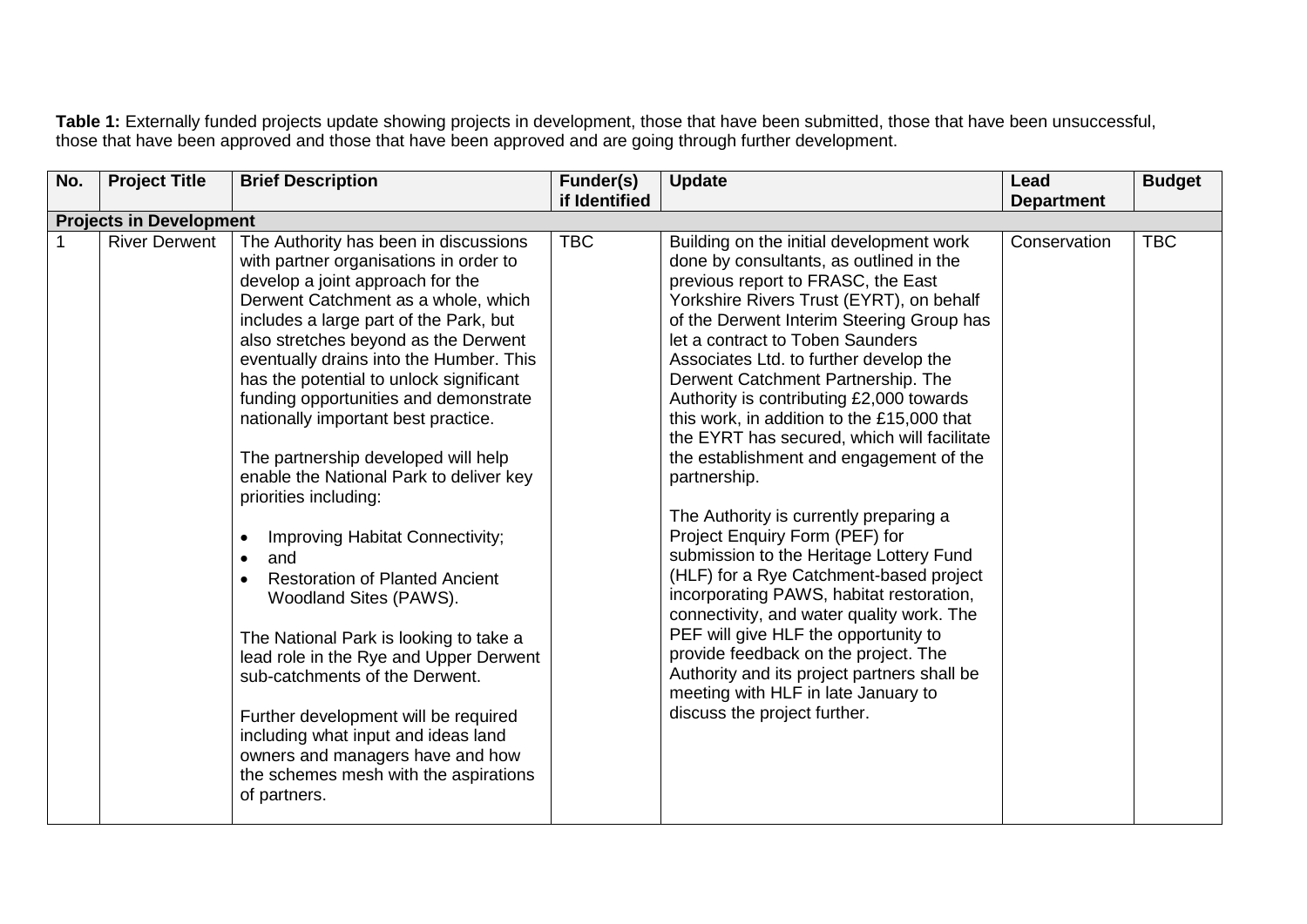| No.            | <b>Project Title</b>                                      | <b>Brief Description</b>                                                                                                                                                                                                                                                                                                                                                                                                                                                                                                                                                                      | Funder(s)                                                 | <b>Update</b>                                                                                                                                                                                                                                                                                                                                                                                                                                                                                                                                  | Lead                 | <b>Budget</b>                                                           |
|----------------|-----------------------------------------------------------|-----------------------------------------------------------------------------------------------------------------------------------------------------------------------------------------------------------------------------------------------------------------------------------------------------------------------------------------------------------------------------------------------------------------------------------------------------------------------------------------------------------------------------------------------------------------------------------------------|-----------------------------------------------------------|------------------------------------------------------------------------------------------------------------------------------------------------------------------------------------------------------------------------------------------------------------------------------------------------------------------------------------------------------------------------------------------------------------------------------------------------------------------------------------------------------------------------------------------------|----------------------|-------------------------------------------------------------------------|
|                |                                                           |                                                                                                                                                                                                                                                                                                                                                                                                                                                                                                                                                                                               | if Identified                                             |                                                                                                                                                                                                                                                                                                                                                                                                                                                                                                                                                | <b>Department</b>    |                                                                         |
| $\overline{2}$ | <b>VIP</b><br>Landscape<br>Enhancement<br>Initiative      | OFGEM has agreed provision of £500<br>million to mitigate the visual impact of<br>existing electricity infrastructure within<br>the UK.<br>The majority of the fund will used for a<br>small number of major capital projects<br>(significant undergrounding works) of<br>which the Park is not eligible however<br>5% (£24 million) of the total allowance<br>has ring-fenced for smaller localised<br>visual improvements and landscape<br>enhancements schemes with the<br>designated areas.<br>The Park is one the 26 National Parks<br>and AONBs identified as eligible for the<br>fund. | National<br>Grid /<br><b>OFGEM</b>                        | National Grid has now selected the 4<br>protected landscapes which have been<br>prioritised for the main VIP scheme of<br>major undergrounding. These are:<br>Dorset AONB:<br>$\bullet$<br>New Forest NPA;<br>Peak District NPA; and<br>$\bullet$<br>Snowdonia NPA<br>The Landscape Enhancement Initiative is<br>still currently in development with a likely<br>opening date of early 2016. Progression of<br>the scheme is dependent on further<br>discussion of the eligibility of any<br>programme the Authority would like to<br>develop. | Conservation         | Up to<br>£600k<br>per year<br>from<br>early<br>2016 to<br>March<br>2021 |
| $\overline{3}$ | <b>National Parks</b><br><b>England Green</b><br>Care Bid | The project is National Park England<br>led initiative aim to build on the<br>successful approaches, including<br>Mosaic, to improve health and well-<br>being of in-need groups within<br>populations around England's ten<br>National Parks and by so doing to<br>ultimately reduce differences in life<br>expectancy.<br>The project aims to develop a<br>methodology and best practice for the<br>delivery of health and well-being<br>outreach services within the National<br>Parks.                                                                                                    | <b>BIG Lottery</b><br>$-$ Reaching<br>Communities<br>Fund | The Authority has officially submitted an<br>Expression of Interest with NPE to<br>proceed as one of three parks that will<br>form the basis of the project delivery as is<br>currently awaiting confirmation of the next<br>stages.                                                                                                                                                                                                                                                                                                           | <b>Park Services</b> | ~500,0<br>$00\,$                                                        |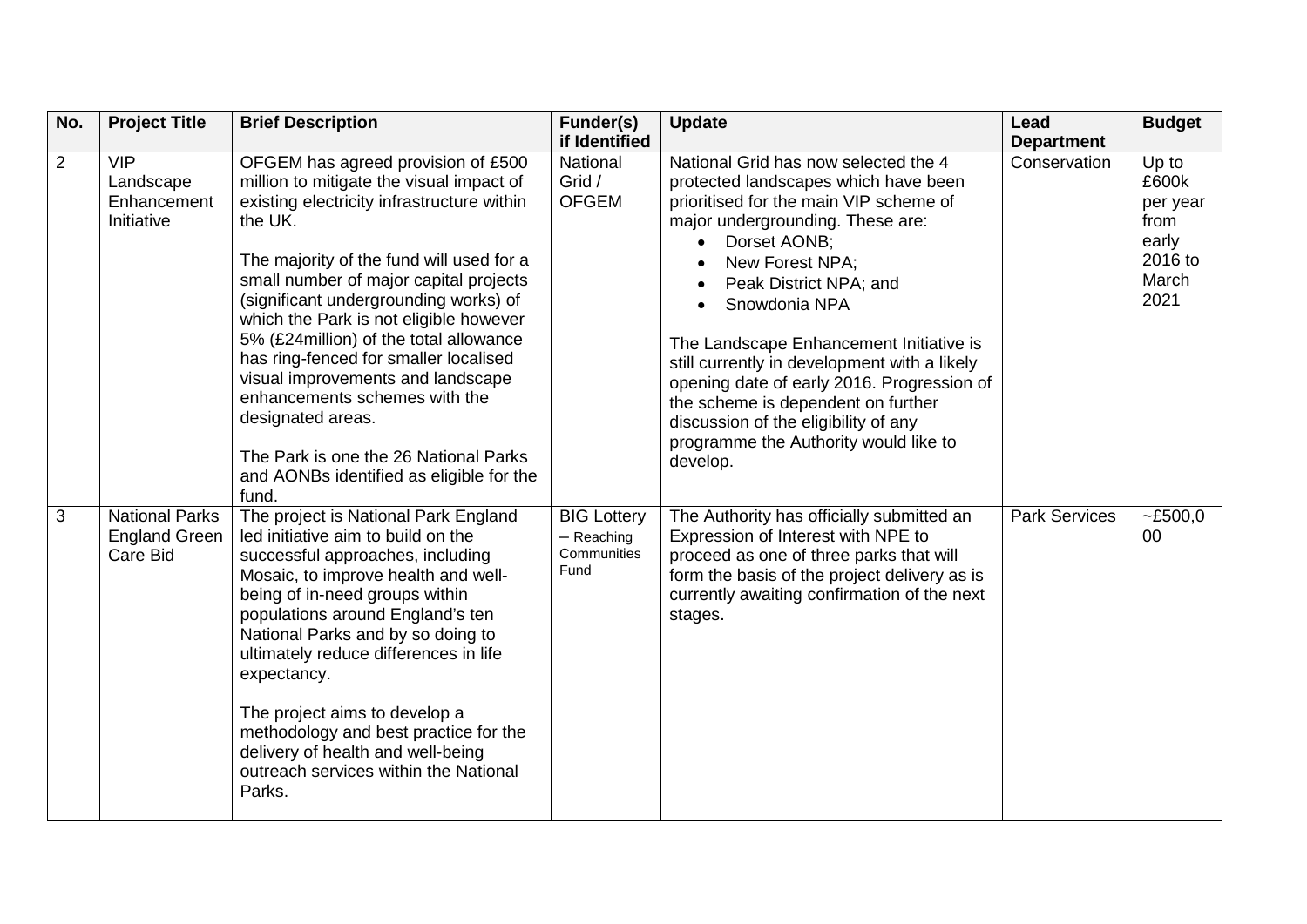| No. | <b>Project Title</b>                                                            | <b>Brief Description</b>                                                                                                                                                                                                                                                                                                                                                                                                                                                                             | Funder(s)<br>if Identified     | <b>Update</b>                                                                                                                                                  | Lead<br><b>Department</b> | <b>Budget</b>                     |
|-----|---------------------------------------------------------------------------------|------------------------------------------------------------------------------------------------------------------------------------------------------------------------------------------------------------------------------------------------------------------------------------------------------------------------------------------------------------------------------------------------------------------------------------------------------------------------------------------------------|--------------------------------|----------------------------------------------------------------------------------------------------------------------------------------------------------------|---------------------------|-----------------------------------|
|     |                                                                                 | It is envisaged that the project<br>outcomes would likely form the basis<br>for a larger subsequent aimed at<br>scaling-up the methodology developed<br>in the initial project across all NPAs.                                                                                                                                                                                                                                                                                                      |                                |                                                                                                                                                                |                           |                                   |
| 4   | Health $\overline{\mathbf{g}}$<br>Wellbeing<br>Outreach<br>Officer              | The key purpose of the post would be<br>to work with target communities and<br>individuals in neighbouring urban areas<br>to link them with activities across the<br>NP with mental and physical health<br>benefits. They would also work with<br>NPA staff to identify how the public<br>health benefits of existing programmes<br>of work could be maximised.<br>A two year post with the aim that the<br>officer would identify sources of<br>external funding support to enable<br>continuation. | <b>RCBC</b> and<br><b>NYCC</b> | RCBC has allocated some support funding<br>Negotiations are ongoing with NYCC and<br>alternative funding opportunities are being<br>sought.                    | <b>Park Services</b>      | £45,000<br>pa for<br>two<br>years |
| 5   | <b>Moors Centre</b><br><b>Riverside Trail</b><br>$(2)$ – Dragon<br>Installation | Part of the wider Moors Centre<br>Riverside Trail Project (Refer to Project<br>No. 7: Moors Centre Riverside Trail). A<br>further project to install a large wood<br>and metal Dragon. Interpretation is to<br>be included that links it with the<br>Woodlings/Boggles of Crow Wood and<br>the local area. Construction of the<br>dragon will include on-site workshops<br>for the public while it is being<br>constructed by local craftsmen.                                                       | <b>Arts Council</b><br>England | The bid is being prepared by Officers for<br>submission to Arts Council England and<br>will be submitted in winter 15/16 for<br>implementation in spring 2016. | <b>Park Services</b>      | £14,000                           |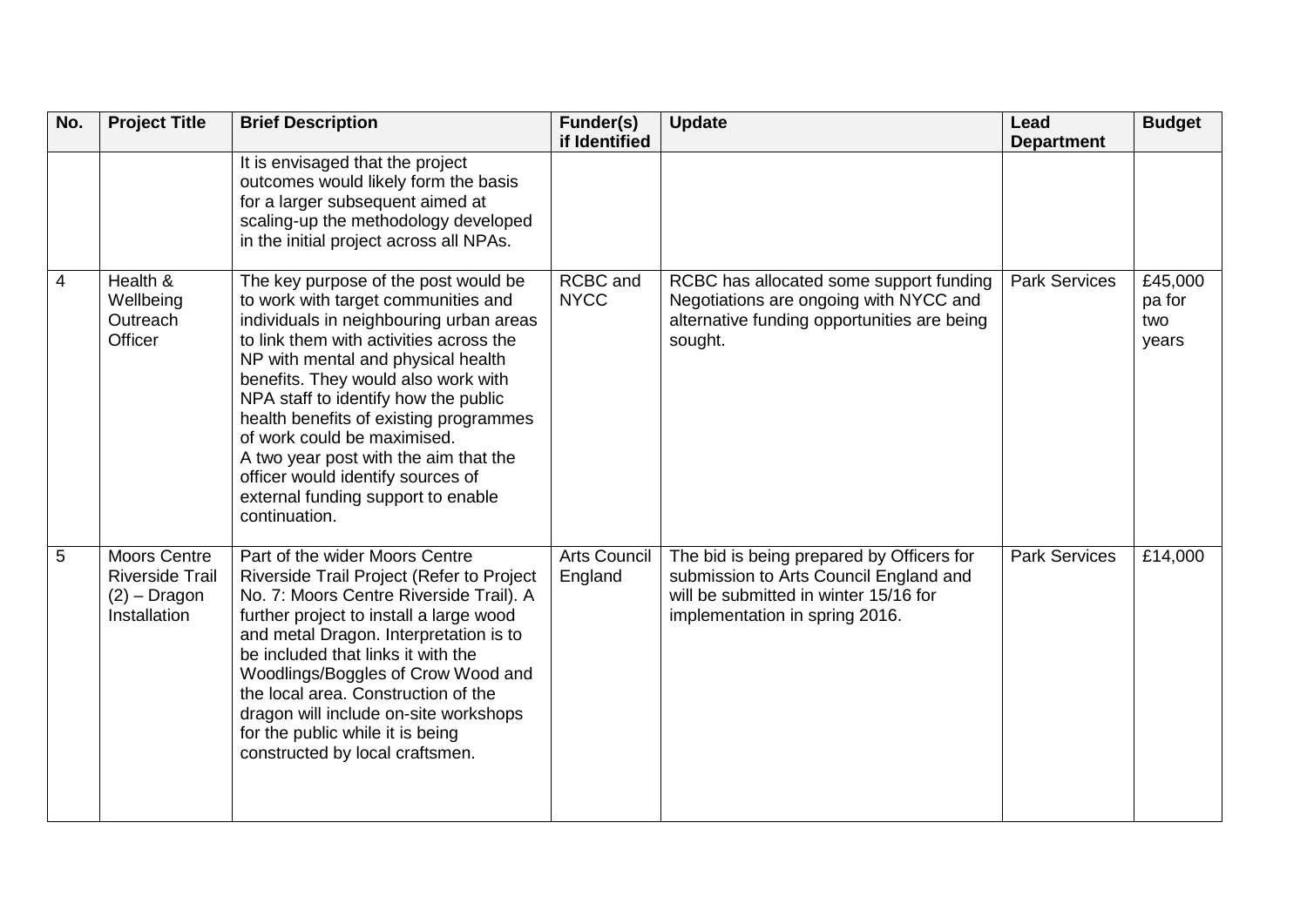| No. | <b>Project Title</b>                                               | <b>Brief Description</b>                                                                                                                                                                                                                                                                                                                                                                                                                                                                                                                                                                                 | Funder(s)                                                                          | <b>Update</b>                                                                                                                                                                                                                                                         | Lead                 | <b>Budget</b> |
|-----|--------------------------------------------------------------------|----------------------------------------------------------------------------------------------------------------------------------------------------------------------------------------------------------------------------------------------------------------------------------------------------------------------------------------------------------------------------------------------------------------------------------------------------------------------------------------------------------------------------------------------------------------------------------------------------------|------------------------------------------------------------------------------------|-----------------------------------------------------------------------------------------------------------------------------------------------------------------------------------------------------------------------------------------------------------------------|----------------------|---------------|
|     |                                                                    |                                                                                                                                                                                                                                                                                                                                                                                                                                                                                                                                                                                                          | if Identified                                                                      |                                                                                                                                                                                                                                                                       | <b>Department</b>    |               |
|     | <b>Projects Submitted</b>                                          |                                                                                                                                                                                                                                                                                                                                                                                                                                                                                                                                                                                                          |                                                                                    |                                                                                                                                                                                                                                                                       |                      |               |
| 6   | <b>Destination</b><br>Partnerships<br>Moors and<br><b>Dales</b>    | Project to fund the formation and<br>support of two Destination Partnerships<br>for the Moors (North York Moors and<br>Howardian Hills) and Dales (Yorkshire<br>Dales and Nidderdale) attract brands.<br>Development of Destination Action<br>Plans for each partnership and<br>facilitation of business collaboration<br>projects to deliver Destination Action<br>Plan priorities and capitalise on the<br>brands and the areas' special qualities.                                                                                                                                                    | <b>EAFRD</b><br>Tourism<br>Cooperation<br>Call for the<br><b>YNYER</b><br>LEP area | An application outline has been submitted<br>to the Rural Payments Agency (RPA) who<br>administers the fund. The project outline<br>will be assessed for eligibility. If shortlisted<br>the project will require further development<br>prior to a final application. | <b>Park Services</b> | £217,000      |
|     | <b>Unsuccessful Projects</b>                                       |                                                                                                                                                                                                                                                                                                                                                                                                                                                                                                                                                                                                          |                                                                                    |                                                                                                                                                                                                                                                                       |                      |               |
|     |                                                                    |                                                                                                                                                                                                                                                                                                                                                                                                                                                                                                                                                                                                          |                                                                                    |                                                                                                                                                                                                                                                                       |                      |               |
|     | <b>Successful Projects</b>                                         |                                                                                                                                                                                                                                                                                                                                                                                                                                                                                                                                                                                                          |                                                                                    |                                                                                                                                                                                                                                                                       |                      |               |
| 8   | North York<br><b>Moors Rural</b><br>Coastal<br>Communities<br>Team | The North York Moors Rural Coastal<br>Communities Team is being set up to<br>with the aim supporting the<br>development of local solutions to<br>economic issues facing the rural<br>coastal communities of Staithes, Robin<br>Hood's Bay and Runswick.<br>The Team's focus will be:<br>encouraging the sustainable use of<br>heritage/cultural assets to provide<br>both a focus for community<br>activities and enhanced economic<br>opportunities<br>developing sustainable tourism with<br>$\bullet$<br>the three areas<br>The Team will be responsible for<br>developing an economic plan that will | Coastal<br>Community<br>Teams via<br><b>DCLG</b>                                   | The Team has convened for its first<br>workshop to develop the Team's priorities<br>and capture high level project ideas. A<br>draft Economic Plan is now being<br>prepared for wider consultation.                                                                   | <b>Park Services</b> | £10k          |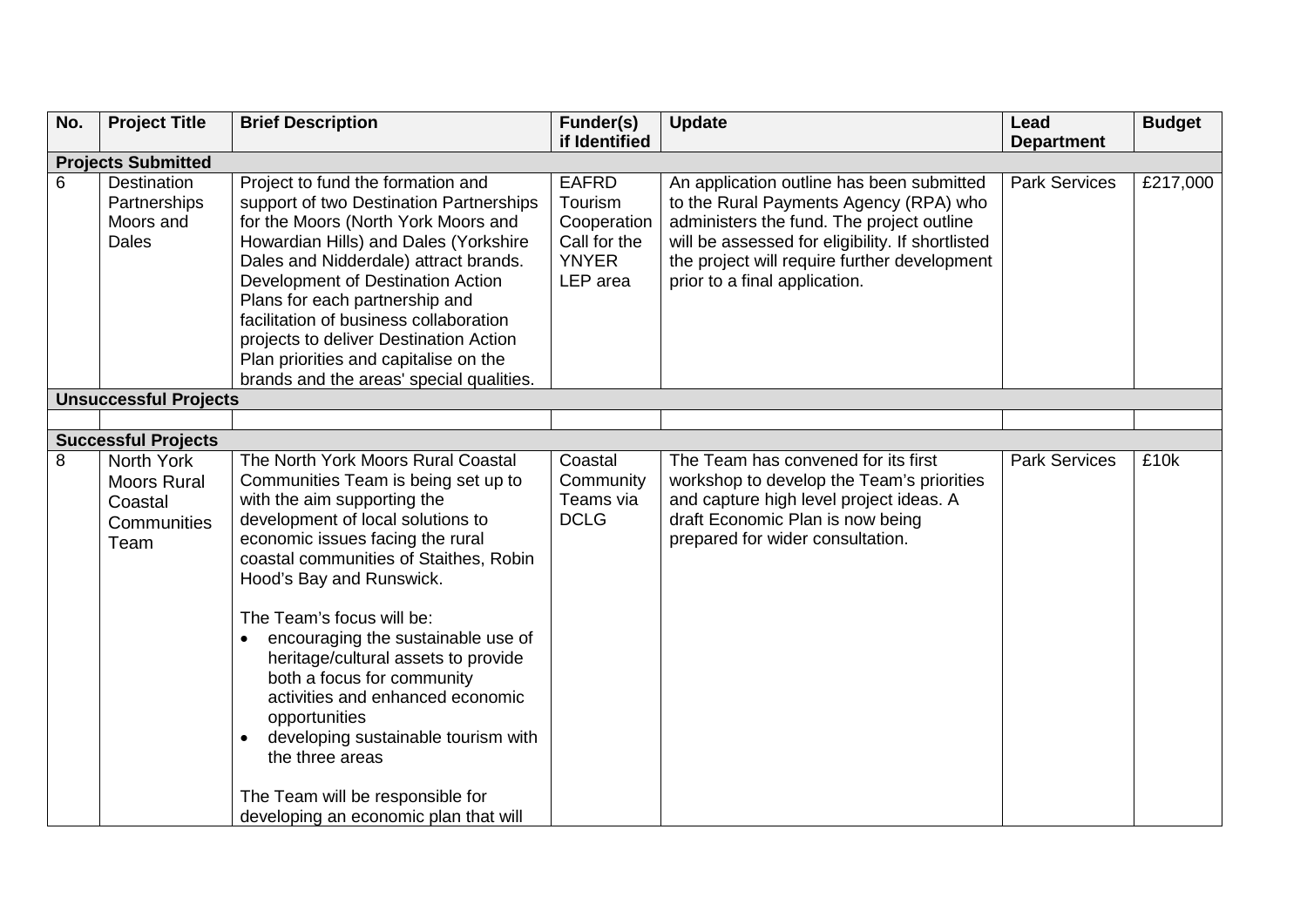| No. | <b>Project Title</b>                | <b>Brief Description</b>                                                       | Funder(s)       | <b>Update</b>                                                                               | Lead                                  | <b>Budget</b> |
|-----|-------------------------------------|--------------------------------------------------------------------------------|-----------------|---------------------------------------------------------------------------------------------|---------------------------------------|---------------|
|     |                                     |                                                                                | if Identified   |                                                                                             | <b>Department</b>                     |               |
|     |                                     | identify the local priority areas/issues<br>that require further investment to |                 |                                                                                             |                                       |               |
|     |                                     | enhance local tourism and heritage.                                            |                 |                                                                                             |                                       |               |
|     |                                     | The priorities set out by the group will                                       |                 |                                                                                             |                                       |               |
|     |                                     | inform any subsequent bids into the<br>forthcoming £3 million Coastal          |                 |                                                                                             |                                       |               |
|     |                                     | Restoration Fund that looks to provide                                         |                 |                                                                                             |                                       |               |
|     |                                     | capital funding for coastal heritage                                           |                 |                                                                                             |                                       |               |
|     |                                     | works. The Team will be comprised of                                           |                 |                                                                                             |                                       |               |
|     |                                     | local community groups, businesses                                             |                 |                                                                                             |                                       |               |
|     |                                     | and local authorities.                                                         |                 |                                                                                             |                                       |               |
|     |                                     |                                                                                |                 |                                                                                             |                                       |               |
|     |                                     | <b>Approved with Further Development Needed</b>                                |                 |                                                                                             |                                       |               |
| 9   | <b>Local Growth</b><br>Plan for the | The North York Moors and Yorkshire                                             | Various<br>TBC. | The Protected Landscapes Rural Growth<br>Plan has been delivered to the LEP in              | Conservation/<br><b>Park Services</b> | <b>TBC</b>    |
|     | Moors and                           | Dales NPAs have led, in Partnership<br>with the Howardian Hills and            |                 | preparation of forthcoming discussions to                                                   |                                       |               |
|     | <b>Dales</b>                        | Nidderdale AONBs, the production of a                                          |                 | help best align prioritised activities with                                                 |                                       |               |
|     |                                     | local growth plan for the wider Dales                                          |                 | LEP-administered funding opportunities.                                                     |                                       |               |
|     |                                     | and Moors areas. This is not a funding                                         |                 |                                                                                             |                                       |               |
|     |                                     | bid in itself but it does set out a number                                     |                 | As an extension of the original work, a                                                     |                                       |               |
|     |                                     | of priorities for potential investment                                         |                 | new document, The Protected                                                                 |                                       |               |
|     |                                     | through the YNYERLEP's growth plans                                            |                 | Landscapes Rural Growth Plan has been                                                       |                                       |               |
|     |                                     | and it now forms part of the LEP's<br>Strategic Economic Plan.                 |                 | developed that details specific projects the<br>Authority and its partners have prioritised |                                       |               |
|     |                                     |                                                                                |                 | covering the following thematic areas:                                                      |                                       |               |
|     |                                     |                                                                                |                 |                                                                                             |                                       |               |
|     |                                     |                                                                                |                 | <b>Supporting High Nature Value Farming:</b>                                                |                                       |               |
|     |                                     |                                                                                |                 | Projects aiming to provide environmental,                                                   |                                       |               |
|     |                                     |                                                                                |                 | flood management and bio-diversity                                                          |                                       |               |
|     |                                     |                                                                                |                 | returns while improving business                                                            |                                       |               |
|     |                                     |                                                                                |                 | performance, energy efficiency and<br>developing new products and markets.                  |                                       |               |
|     |                                     |                                                                                |                 | <b>Tourism- Creating new Visitor</b>                                                        |                                       |               |
|     |                                     |                                                                                |                 | <b>Experiences: Projects aiming to deliver</b>                                              |                                       |               |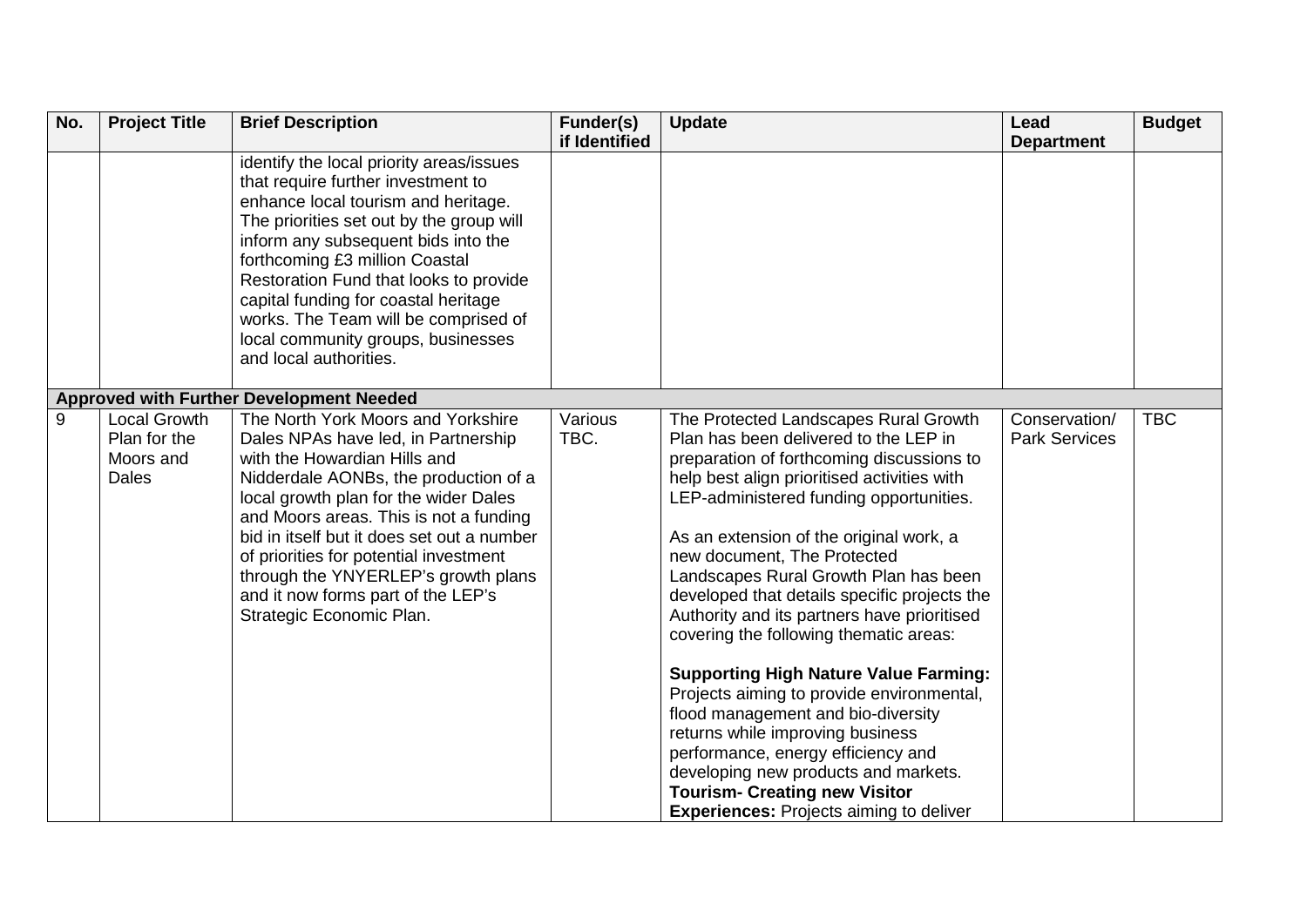| No. | <b>Project Title</b>          | <b>Brief Description</b>                                                                                                                                                                                                                                                                                                                                                                                                                                                                           | Funder(s)<br>if Identified                                         | <b>Update</b>                                                                                                                                                                                                                                                                                                                                                                                                                                                                                                                                                                                                                                                                                                                                                                                                                                                                                                                                                                                                                                                                                                                                                  | Lead<br><b>Department</b> | <b>Budget</b>                                         |
|-----|-------------------------------|----------------------------------------------------------------------------------------------------------------------------------------------------------------------------------------------------------------------------------------------------------------------------------------------------------------------------------------------------------------------------------------------------------------------------------------------------------------------------------------------------|--------------------------------------------------------------------|----------------------------------------------------------------------------------------------------------------------------------------------------------------------------------------------------------------------------------------------------------------------------------------------------------------------------------------------------------------------------------------------------------------------------------------------------------------------------------------------------------------------------------------------------------------------------------------------------------------------------------------------------------------------------------------------------------------------------------------------------------------------------------------------------------------------------------------------------------------------------------------------------------------------------------------------------------------------------------------------------------------------------------------------------------------------------------------------------------------------------------------------------------------|---------------------------|-------------------------------------------------------|
| 10  | <b>This Exploited</b><br>Land | 'This Exploited Land' tells the story of<br>forgotten communities, the pioneering<br>of ironstone exploitation and the early<br>development of railways along the<br>remote valleys of the North York Moors.<br>It uses an innovative approach to<br>biodiversity conservation to restore the<br>outstanding habitats and species in this<br>landscape. It will introduce this almost<br>forgotten chronicle to new audiences<br>and craftspeople and secure its legacy<br>for future generations. | Heritage<br>Lottery<br>Fund<br>Landscape<br>Partnership<br>Scheme. | an enhanced visitor experience within the<br>4 Protected Landscapes that is amongst<br>the country's best with excellent service<br>integration.<br>Rural Skills: A programme of work to<br>increase the number of young people<br>gaining the skills that will support the rural<br>economy enabling them to live locally and<br>sustain local communities.<br>The Stage Two submission for This<br>Exploited Land was submitted to HLF at<br>the end of October 2015.<br>The submission comprised a number of<br>separate documents:<br>A comprehensive Landscape<br>Conservation Action Plan (LCAP). This<br>3 part document included: details of<br>the landscape area, its character and<br>significance; the scheme ambitions<br>and management structures; and the<br>projects that are to be delivered.<br>A total of 45 projects were submitted<br>for the Scheme (with an additional 7<br>that are 'aspirational'). The projects are<br>split over a number of themes Cultural<br>Heritage, Natural Environment, Access<br>and Engagement and Cross cutting<br>(for example training, volunteers and<br>community grants) and Project<br>Management. | Conservation              | Total £3<br>million -<br>current<br>stage<br>£198,000 |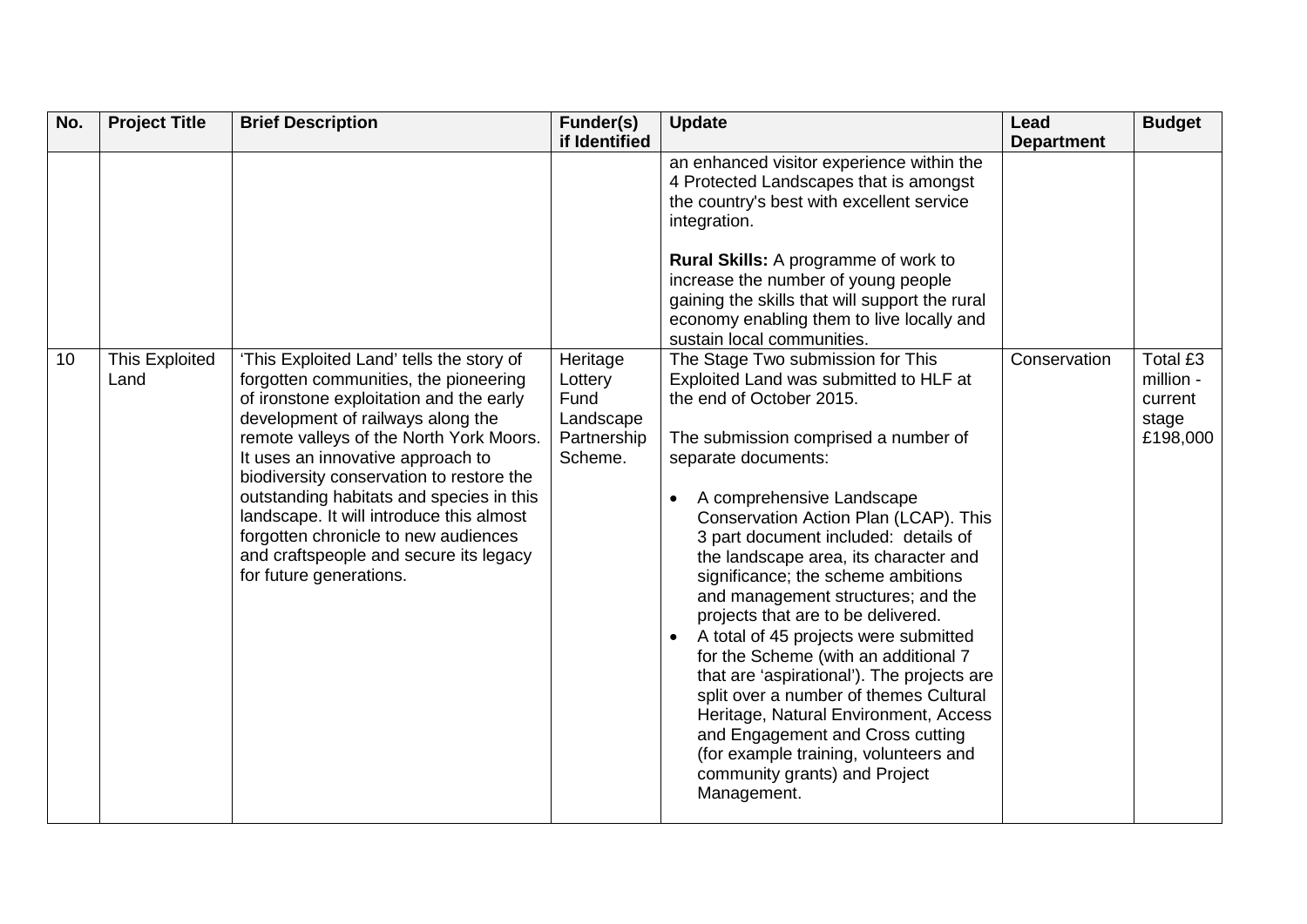| No. | <b>Project Title</b> | <b>Brief Description</b> | Funder(s)     | <b>Update</b>                                                                                                                                                                                                                                                                                                                                                                                                                                                                                                                                                                                                                                                                                 | Lead              | <b>Budget</b> |
|-----|----------------------|--------------------------|---------------|-----------------------------------------------------------------------------------------------------------------------------------------------------------------------------------------------------------------------------------------------------------------------------------------------------------------------------------------------------------------------------------------------------------------------------------------------------------------------------------------------------------------------------------------------------------------------------------------------------------------------------------------------------------------------------------------------|-------------------|---------------|
|     |                      |                          |               |                                                                                                                                                                                                                                                                                                                                                                                                                                                                                                                                                                                                                                                                                               |                   |               |
|     |                      |                          | if Identified | In addition to the LCAP the Stage Two<br>$\bullet$<br>submission included a number of<br>supporting documents, such as the<br>specialist reports and assessments<br>made in the development stage,<br>agreements with land managers, the<br>partnership agreement and letters of<br>support, supporting images, detailed<br>budgets and work programmes, job<br>descriptions, and the HLF Round Two<br>application form.<br>This substantial submission is now being<br>reviewed by HLF and their assessor. We<br>are now in regular contact with the HLF<br>officers and our project mentor discussing<br>and clarifying any areas of the scheme.<br>A HLF site visit has been scheduled for | <b>Department</b> |               |
|     |                      |                          |               | early February. The assessment of the<br>scheme will be reported to the regional<br>HLF meeting and we anticipate an<br>outcome in March followed shortly after by<br>our permission to start.<br>In the interim work is still being undertaken<br>to secure the remaining match funding<br>required for the TEL Scheme. We have<br>been invited to supply further information<br>in support of the bid to the independent<br>charitable trust made in November 2015<br>and to attend their next Trustees meeting<br>in January.                                                                                                                                                              |                   |               |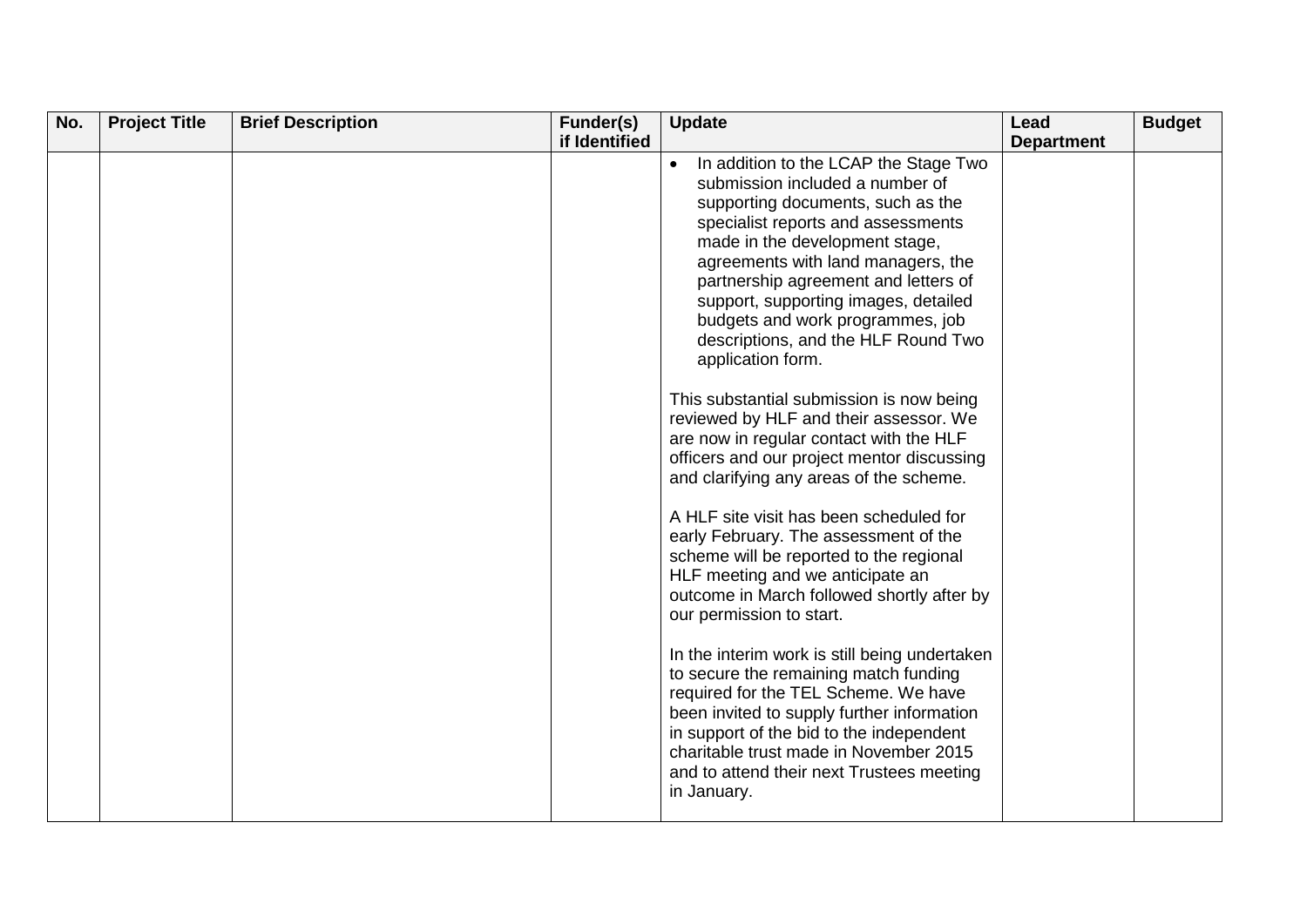| No. | <b>Project Title</b> | <b>Brief Description</b> | Funder(s)     | <b>Update</b>                                                                                                                                           | Lead              | <b>Budget</b> |
|-----|----------------------|--------------------------|---------------|---------------------------------------------------------------------------------------------------------------------------------------------------------|-------------------|---------------|
|     |                      |                          | if Identified |                                                                                                                                                         | <b>Department</b> |               |
|     |                      |                          |               | Work is also being identified and<br>programmed across the NPA departments<br>to enable a swift 'start-up' as and when the $ $<br>HLF outcome is known. |                   |               |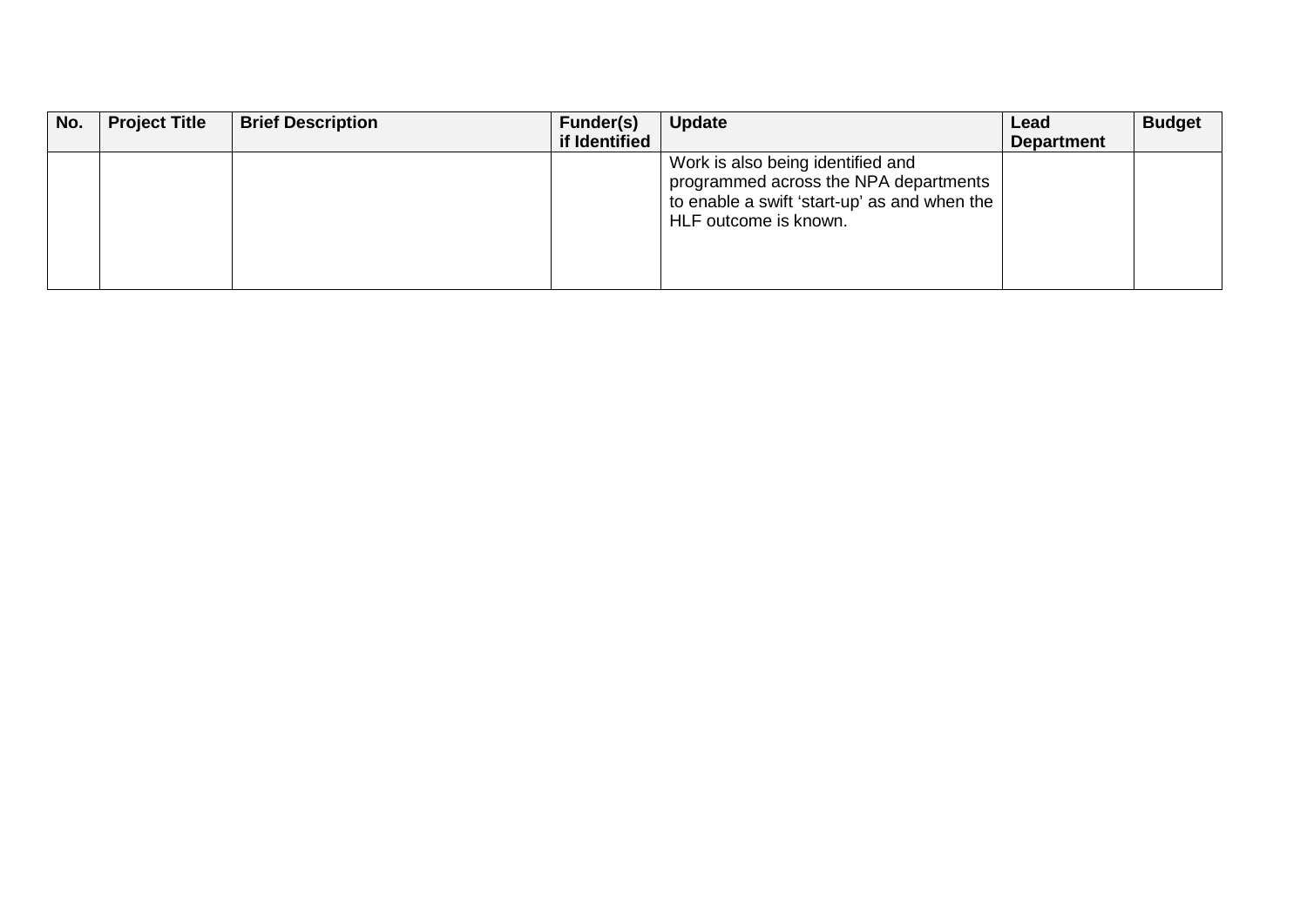# 4. **External Funding Strategy**

4.1. Members have previously been briefed on the work to date developing the Authority's external funding strategy. This work identified the three key areas required to support its external funding function. The diagram below shows the process and the main areas of activity.



**Figure 1:** External Funding Process Areas

- 4.2. As part of developing the process for how the Authority effectively prioritises its externally funded work, a Project Pipeline has been developed to provide a high-level view of current and future external funding activity to support strategic decision making and forward planning.
- 4.3. The Project Pipeline provides an accurate strategic view of all current external funding activity represented as a timeline. This allows us to see the potential income available from external funding at different points in the future which is important for financial and resource planning. As such the Project Pipeline should be a useful part of the Business Planning process. It also allows us to quickly keep a check on each project's progress and decide if it requires more resource to drive it towards submission. Members can view the latest snapshot of the Project Pipeline in the FRASC private papers on the Member's Extranet.
- 4.4. It is planned to add information from earned income sources to give a composite picture of planned income from non NPG sources.
- 4.5. The Project Pipeline will be regularly reviewed at Directors and/or Management Team meetings providing an opportunity to more easily review the progress of external funding activity, to identify any possible resourcing issues early and reprioritise if necessary.

## 5. **LEADER Update**

5.1 Final agreement and signing of the LEADER contract is getting closer and a launch of the Programme in February 2016 is now anticipated. The LEADER Executive Group is due to meet on the 19th January to discuss and agree the detail within each of the four calls for projects. Once this is agreed the calls and associated deadlines for applications will be made public. The NPA remains an eligible applicant under the Rural Tourism priority with funding of up to 40% towards commercial activity available, and up to around 80% for non-profit making projects.